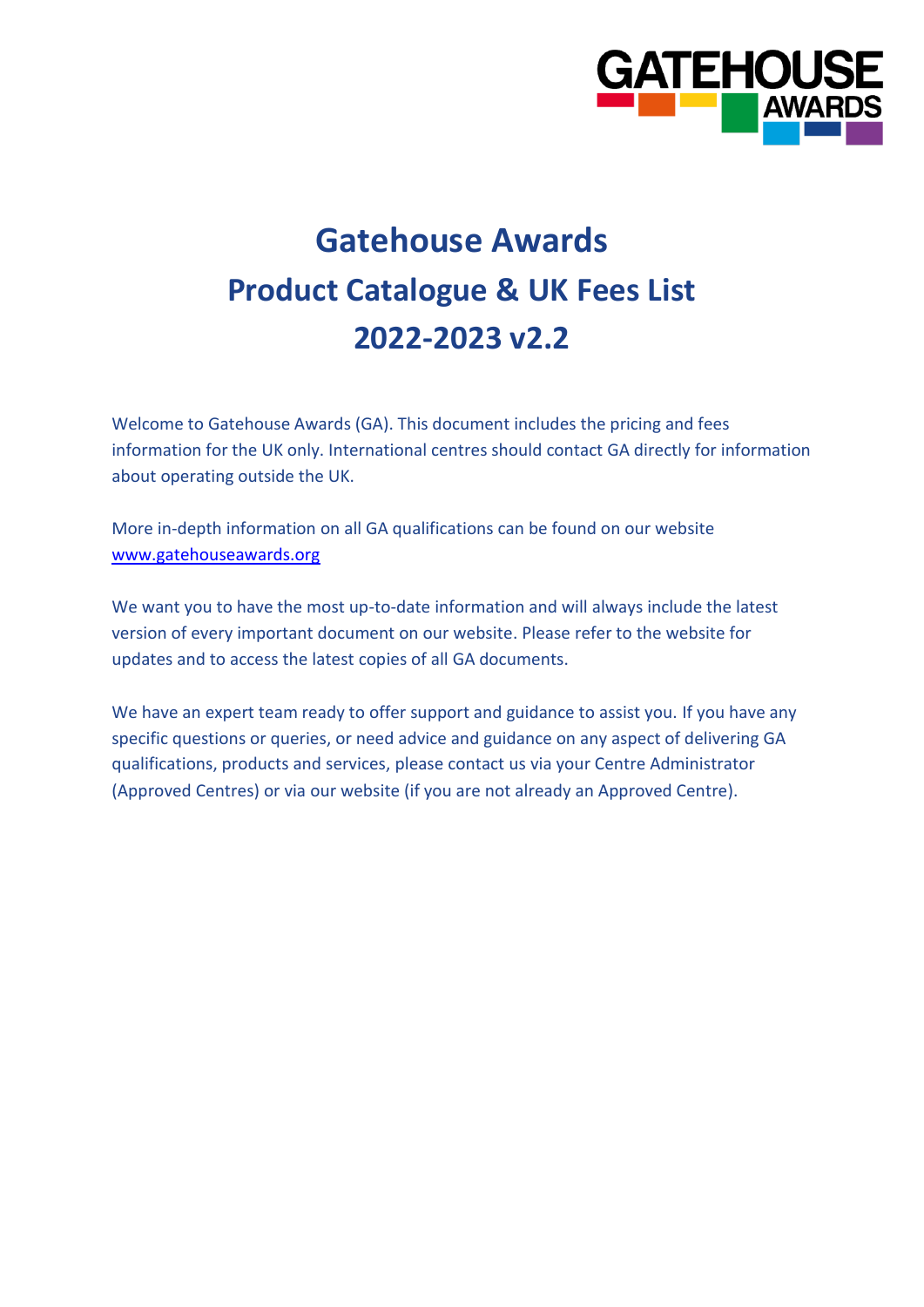#### **UK Centre Approval and Services Fees**

| <b>Approval Fees</b>                                                             |             |
|----------------------------------------------------------------------------------|-------------|
| UK initial centre approval                                                       | £550        |
| Satellite site approval (or additional site)                                     | £350        |
| <b>Annual centre re-approval</b>                                                 | £450        |
| Annual satellite site re-approval (or additional site)                           | <b>£Nil</b> |
| <b>Additional qualification approval</b>                                         | <b>£Nil</b> |
| Visit for approval of a further qualification sector                             | <b>£350</b> |
| <b>Replacement or duplicate copy of GA Approved Centre</b><br><b>Certificate</b> | f15         |

| <b>External Quality Assurance Fees</b>                                                                                                |                                                                |
|---------------------------------------------------------------------------------------------------------------------------------------|----------------------------------------------------------------|
| <b>External Quality Assurance (EQA) review or visit</b>                                                                               | Free: up to a maximum of two<br>per year                       |
| <b>Additional EQA visit</b>                                                                                                           | £350<br>(plus reasonable travel<br>expenses, where applicable) |
| Advisory visit (e.g. as a result of risks picked up within<br><b>EQA visit)</b>                                                       | £350<br>(plus reasonable travel<br>expenses, where applicable) |
| Additional centre requested training/support visit                                                                                    | From £350                                                      |
| Please note, where the Centre cancels a scheduled visit within 10 working days of the<br>visit date, the above fees will still apply. |                                                                |
| Fees relating to malpractice investigations, re-testing or                                                                            | <b>Please refer to the GA</b>                                  |
| visits required as a result of malpractice or                                                                                         | <b>Malpractice and</b>                                         |
| maladministration allegations                                                                                                         | <b>Maladministration Policy</b>                                |
| <b>Fees relating to appeals</b>                                                                                                       | <b>Please refer to the GA Appeals</b><br><b>Policy</b>         |

| <b>Candidate &amp; Certificate Fees</b>                                                                       |                               |  |  |  |
|---------------------------------------------------------------------------------------------------------------|-------------------------------|--|--|--|
| Certificate issue for successful candidates                                                                   | Included in registration fees |  |  |  |
| Amendment to candidate personal details (prior to<br>certificate issue)                                       | £15.00                        |  |  |  |
| Amendment to candidate registration details after<br>certificate has been issued (amended certificate issued) | £35.00                        |  |  |  |
| Replacement certificate (i.e. to replace lost certificate)                                                    | £25.00                        |  |  |  |
| <b>Hard copy certificate</b>                                                                                  | £35.00                        |  |  |  |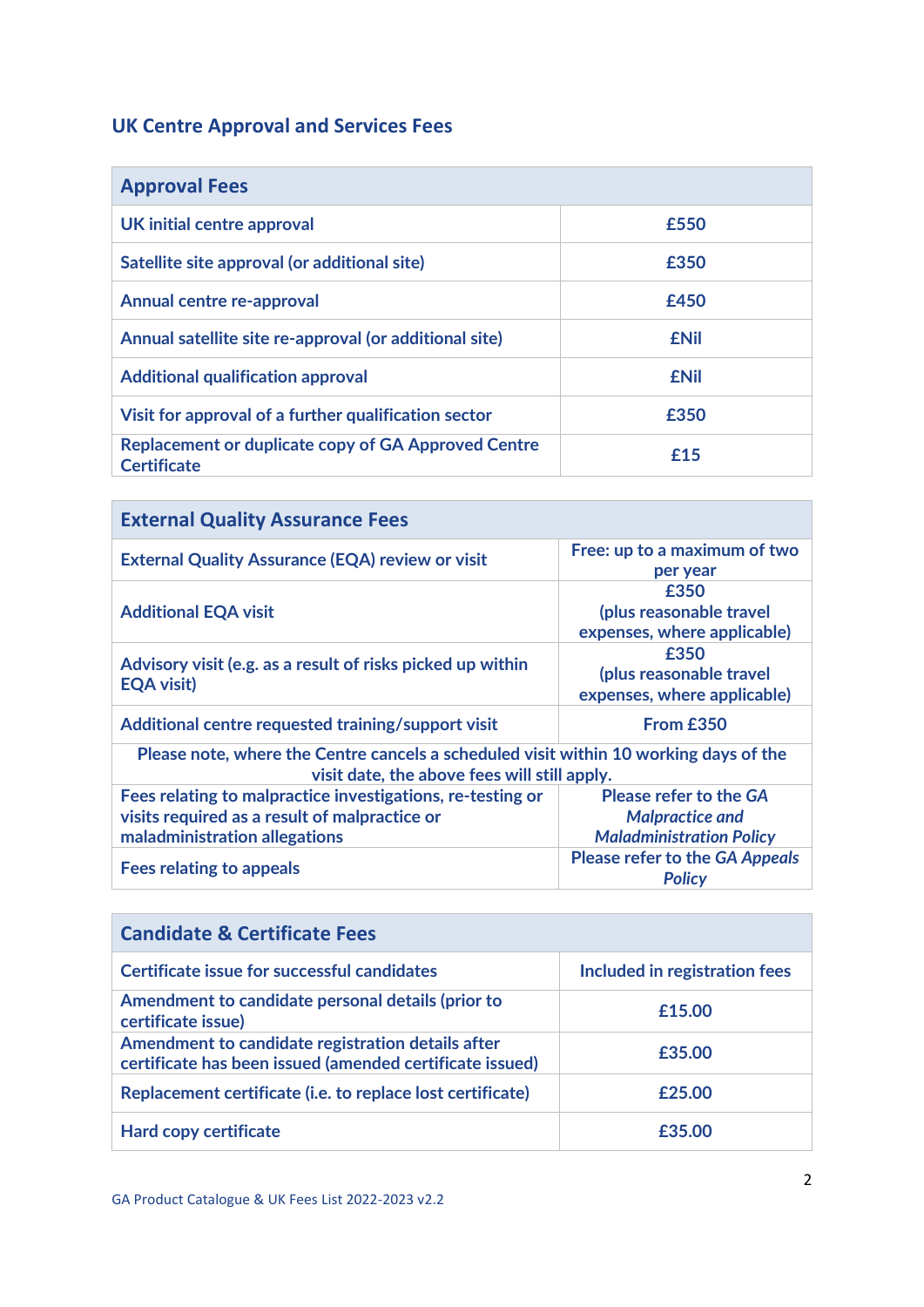### **ESOL Skills for Life Qualifications**

| <b>Qualification Title</b>                                                            | <b>QAN</b> | Level              | <b>Standard Qualification Fee</b> |  |
|---------------------------------------------------------------------------------------|------------|--------------------|-----------------------------------|--|
| <b>ESOL Skills for Life Awards in Reading</b>                                         |            |                    |                                   |  |
| GA Entry Level Award in ESOL Skills for Life (Reading) (Entry 1) (RQF)                | 603/0105/3 | <b>Entry Level</b> | £14.00                            |  |
| GA Entry Level Award in ESOL Skills for Life (Reading) (Entry 2) (RQF)                | 603/0107/7 | <b>Entry Level</b> | £14.00                            |  |
| GA Entry Level Award in ESOL Skills for Life (Reading) (Entry 3) (RQF)                | 603/0114/4 | <b>Entry Level</b> | £14.00                            |  |
| GA Level 1 Award in ESOL Skills for Life (Reading) (RQF)                              | 603/0110/7 | Level 1            | £14.00                            |  |
| GA Level 2 Award in ESOL Skills for Life (Reading) (RQF)                              | 603/0112/0 | Level 2            | £14.00                            |  |
| <b>ESOL Skills for Life Awards in Speaking and Listening</b>                          |            |                    |                                   |  |
| GA Entry Level Award in ESOL Skills for Life (Speaking and Listening) (Entry 1) (RQF) | 601/8172/2 | <b>Entry Level</b> | £30.00                            |  |
| GA Entry Level Award in ESOL Skills for Life (Speaking and Listening) (Entry 2) (RQF) | 601/8174/6 | <b>Entry Level</b> | £30.00                            |  |
| GA Entry Level Award in ESOL Skills for Life (Speaking and Listening) (Entry 3) (RQF) | 601/8175/8 | <b>Entry Level</b> | £30.00                            |  |
| GA Level 1 Award in ESOL Skills for Life (Speaking and Listening) (RQF)               | 601/8478/4 | Level 1            | £30.00                            |  |
| GA Level 2 Award in ESOL Skills for Life (Speaking and Listening) (RQF)               | 601/8480/2 | Level 2            | £30.00                            |  |
| <b>ESOL Skills for Life Awards in Writing</b>                                         |            |                    |                                   |  |
| GA Entry Level Award in ESOL Skills for Life (Writing) (Entry 1) (RQF)                | 603/0106/5 | <b>Entry Level</b> | £14.00                            |  |
| GA Entry Level Award in ESOL Skills for Life (Writing) (Entry 2) (RQF)                | 603/0108/9 | Entry Level        | £14.00                            |  |

GA Product Catalogue & UK Fees List 2022-2023 v2.2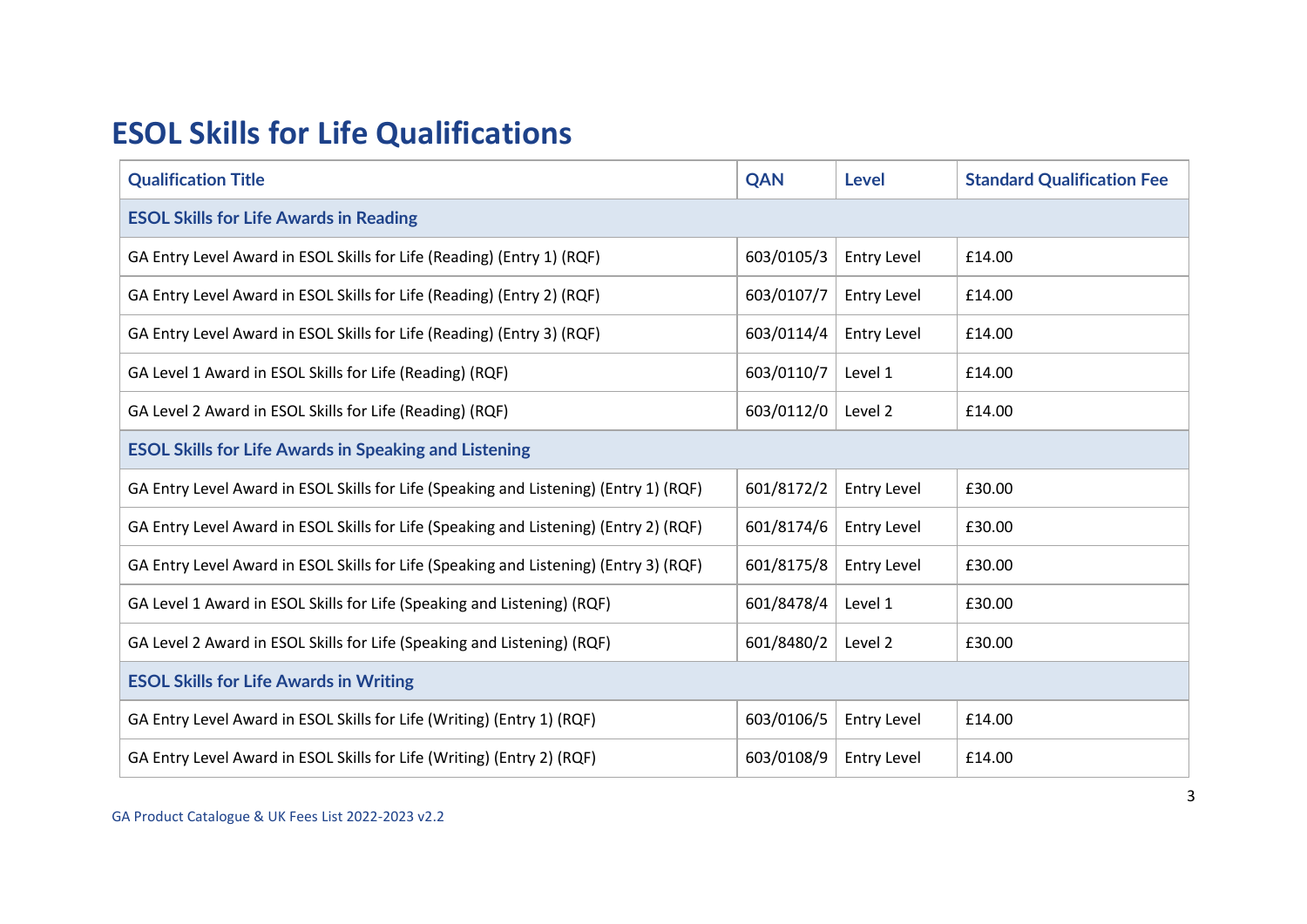| GA Entry Level Award in ESOL Skills for Life (Writing) (Entry 3) (RQF) | 603/0109/0 | <b>Entry Level</b> | £14.00 |
|------------------------------------------------------------------------|------------|--------------------|--------|
| GA Level 1 Award in ESOL Skills for Life (Writing) (RQF)               | 603/0111/9 | Level 1            | £14.00 |
| GA Level 2 Award in ESOL Skills for Life (Writing) (RQF)               | 603/0113/2 | Level 2            | £14.00 |
| <b>ESOL Skills for Life Full Certificates</b>                          |            |                    |        |
| GA Entry Level Certificate in ESOL Skills for Life (Entry 1) (RQF)     | 601/8170/9 | <b>Entry Level</b> | £37.00 |
| GA Entry Level Certificate in ESOL Skills for Life (Entry 2) (RQF)     | 601/8171/0 | <b>Entry Level</b> | £37.00 |
| GA Entry Level Certificate in ESOL Skills for Life (Entry 3) (RQF)     | 601/8173/4 | <b>Entry Level</b> | £37.00 |
| GA Level 1 Certificate in ESOL Skills for Life (RQF)                   | 601/8479/6 | Level 1            | £37.00 |
| GA Level 2 Certificate in ESOL Skills for Life (RQF)                   | 601/8481/4 | Level 2            | £37.00 |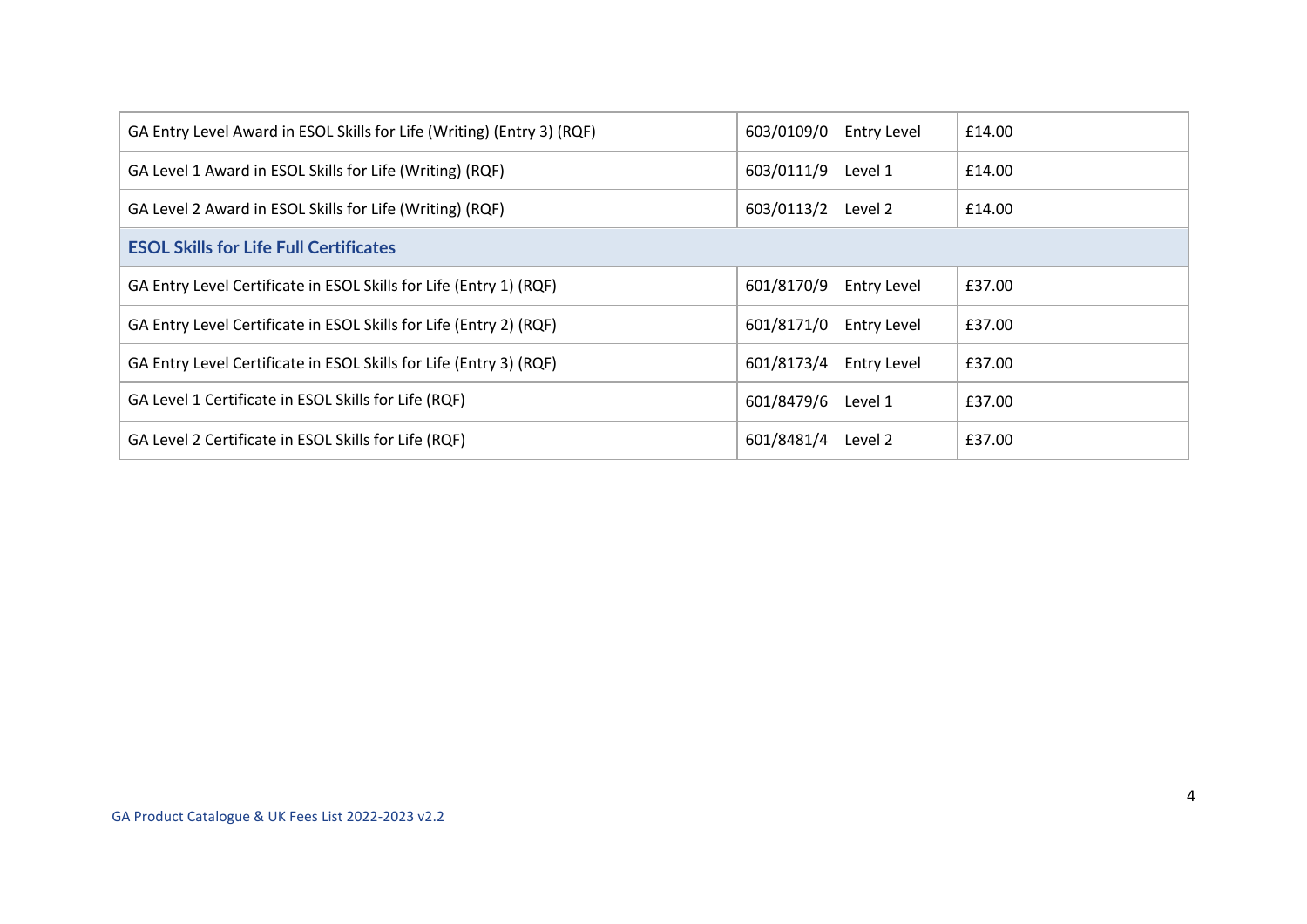#### **International ESOL: Classic IESOL Qualifications**

| <b>Qualification Title</b>                                                                          | QAN        | <b>Level</b>       | <b>Standard Qualification Fee</b> |
|-----------------------------------------------------------------------------------------------------|------------|--------------------|-----------------------------------|
| <b>Classic IESOL Full Certificates</b>                                                              |            |                    |                                   |
| GA Entry Level Certificate in ESOL International (Entry 1) (Classic A1)                             | 600/5182/6 | <b>Entry Level</b> | £52.50                            |
| GA Entry Level Certificate in ESOL International (Entry 2) (Classic A2)                             | 600/7651/3 | <b>Entry Level</b> | £52.50                            |
| GA Entry Level Certificate in ESOL International (Entry 3) (Classic B1)                             | 600/7040/7 | <b>Entry Level</b> | £52.50                            |
| GA Level 1 Certificate in ESOL International (Classic B2)                                           | 600/7163/1 | Level 1            | £57.50                            |
| GA Level 2 Certificate in ESOL International (Classic C1)                                           | 600/7162/X | Level 2            | £62.50                            |
| GA Level 3 Certificate in ESOL International (Classic C2)                                           | 600/7840/6 | Level 3            | £67.50                            |
| <b>Classic IESOL Certificates in Speaking and Listening</b>                                         |            |                    |                                   |
| GA Entry Level Certificate in ESOL International (Speaking and Listening) (Entry 1)<br>(Classic A1) | 601/4856/1 | <b>Entry Level</b> | £35.50                            |
| GA Entry Level Certificate in ESOL International (Speaking and Listening) (Entry 2)<br>(Classic A2) | 601/5243/6 | <b>Entry Level</b> | £35.50                            |
| GA Entry Level Certificate in ESOL International (Speaking and Listening) (Entry 3)<br>(Classic B1) | 601/4352/6 | Entry Level        | £35.50                            |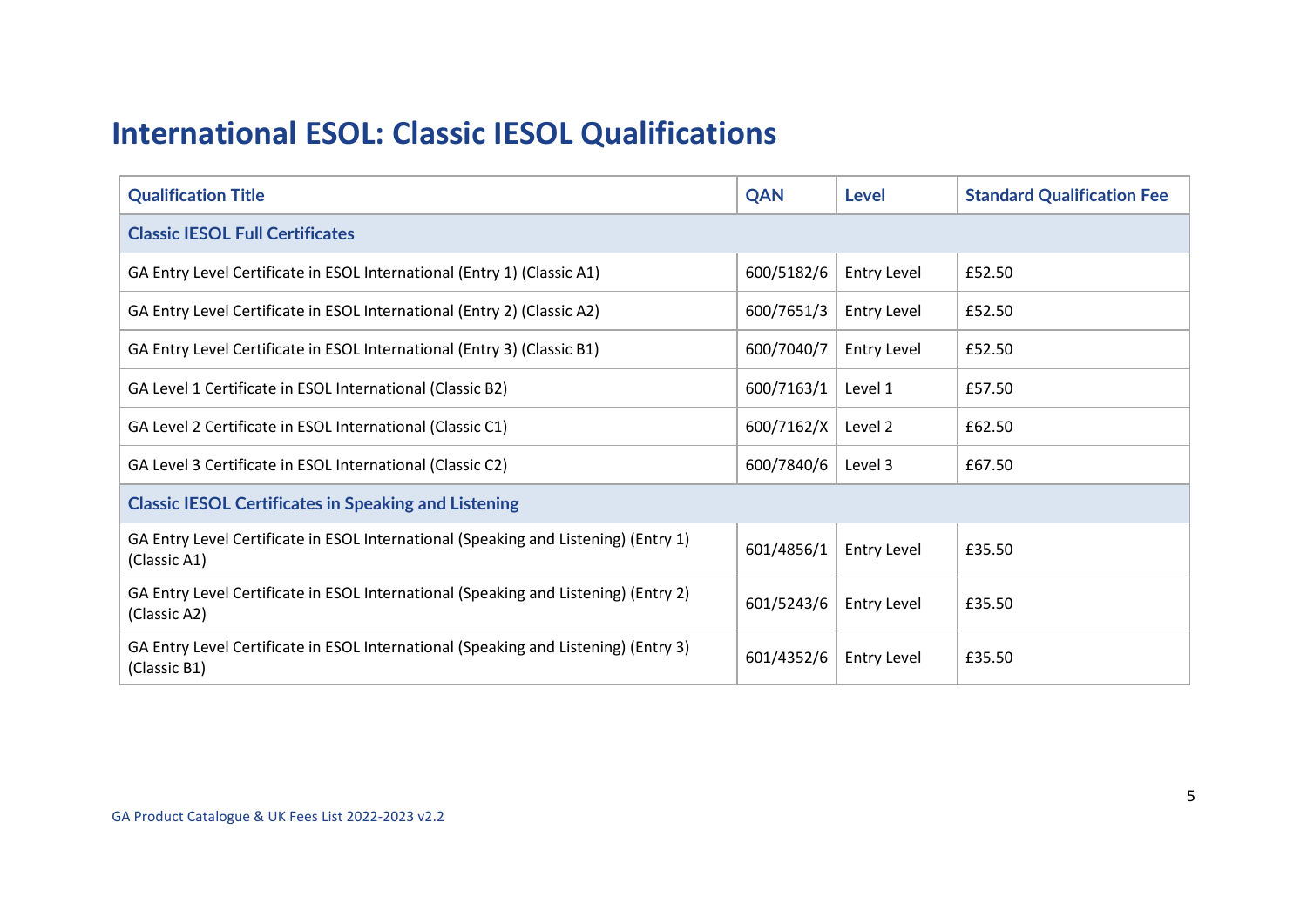#### **International ESOL: Test of Interactive English (TIE) Qualifications**

| <b>Qualification Title</b>                                                               | <b>QAN</b> | Level              | <b>Standard Qualification Fee</b> |
|------------------------------------------------------------------------------------------|------------|--------------------|-----------------------------------|
| GA Entry Level Certificate in ESOL International (Test of Interactive English) (Entry 1) | 603/0084/X | Entry Level        | £52.50                            |
| GA Entry Level Certificate in ESOL International (Test of Interactive English) (Entry 2) | 603/0085/1 | <b>Entry Level</b> | £52.50                            |
| GA Entry Level Certificate in ESOL International (Test of Interactive English) (Entry 3) | 603/0086/3 | Entry Level        | £52.50                            |
| GA Level 1 Certificate in ESOL International (Test of Interactive English)               | 603/0087/5 | Level 1            | £72.50                            |
| GA Level 2 Certificate in ESOL International (Test of Interactive English)               | 603/0088/7 | Level 2            | £72.50                            |
| GA Level 3 Certificate in ESOL International (Test of Interactive English)               | 603/0089/9 | Level 3            | £72.50                            |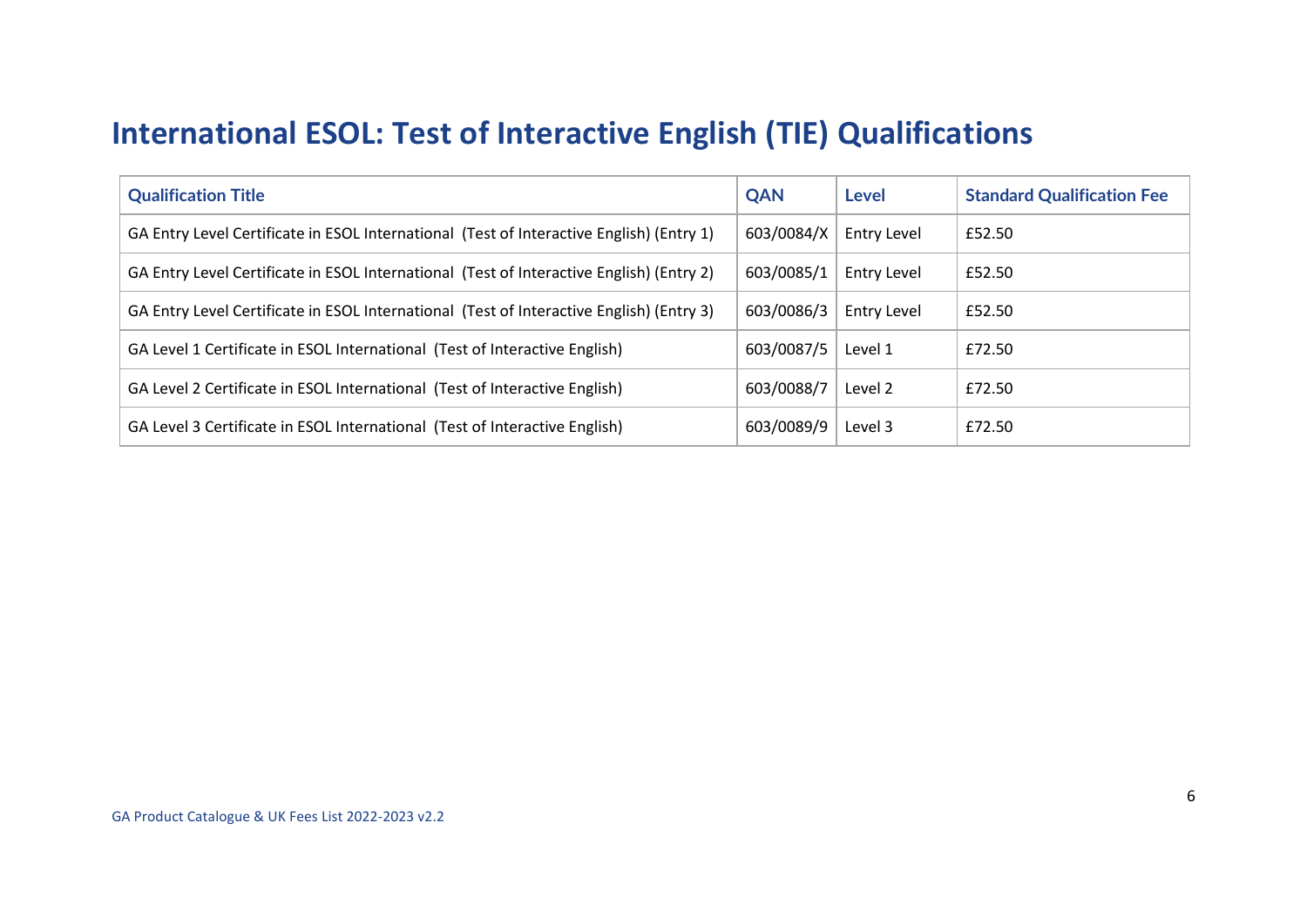# **Teaching English as a Foreign Language (TEFL) Qualifications**

| <b>Qualification Title</b>                                                                                                  | <b>QAN</b> | Level   | <b>Standard Qualification Fee</b> |  |
|-----------------------------------------------------------------------------------------------------------------------------|------------|---------|-----------------------------------|--|
| <b>GA Awards in TEFL</b>                                                                                                    |            |         |                                   |  |
| GA Level 3 Award in Awareness of Grammar for Teaching English as a Foreign<br>Language (TEFL) (i-to-i)                      | 603/3141/0 | Level 3 | £40.00                            |  |
| GA Level 3 Award in Principles and Practices of Lesson Planning (Teaching English as a<br>Foreign Language) (TEFL) (i-to-i) | 603/3147/1 | Level 3 | £40.00                            |  |
| GA Level 3 Award in Teaching Business English (Teaching English as a Foreign<br>Language) (TEFL) (i-to-i)                   | 603/3144/6 | Level 3 | £40.00                            |  |
| GA Level 3 Award in Teaching English One-to-One (Teaching English as a Foreign<br>Language) (TEFL) (i-to-i)                 | 603/3145/8 | Level 3 | £40.00                            |  |
| GA Level 3 Award in Teaching English Online (Teaching English as a Foreign Language)<br>(TEFL) (i-to-i)                     | 603/6266/2 | Level 3 | £40.00                            |  |
| GA Level 3 Award in Teaching English to Young Learners (Teaching English as a Foreign<br>Language) (TEFL) (i-to-i)          | 603/3146/X | Level 3 | £40.00                            |  |
| GA Level 5 Award in Teaching Business English (Teaching English as a Foreign<br>Language) (TEFL) (i-to-i)                   | 603/6246/7 | Level 5 | £75.00                            |  |
| GA Level 5 Award in Teaching English One-to-One and Online (Teaching English as a<br>Foreign Language) (TEFL) (i-to-i)      | 603/6245/5 | Level 5 | £75.00                            |  |
| Level 5 Award in Supporting Learners to Prepare for an English Language Examination<br>(TEFL) (i-to-i)                      | 603/7570/X | Level 5 | £50.00                            |  |
| Level 5 Award in Teaching Other Subjects in English (CLIL) (i-to-i)                                                         | 603/7479/2 | Level 5 | £75.00                            |  |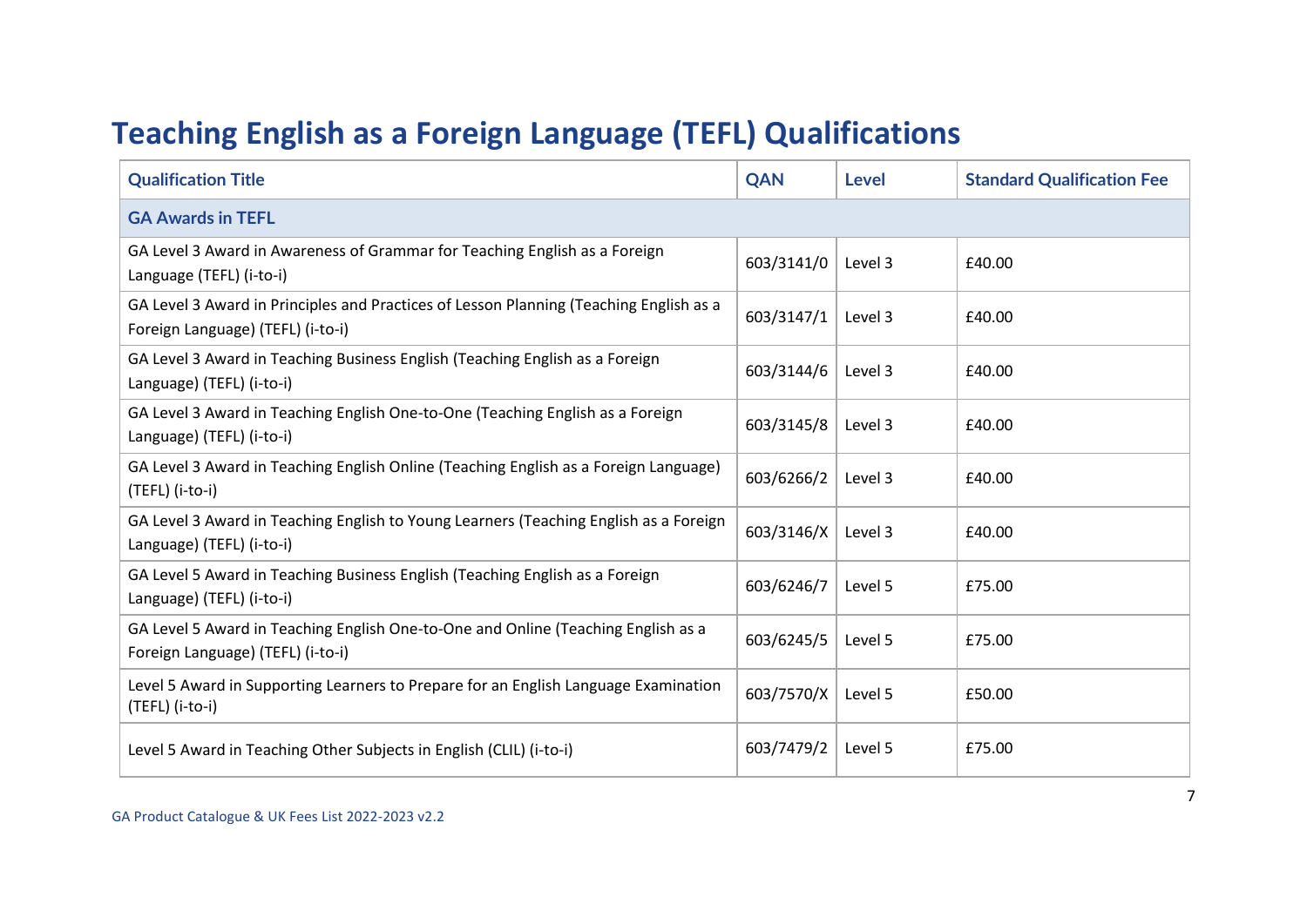| <b>GA Certificates in TEFL</b>                                                                                                                                  |            |         |         |
|-----------------------------------------------------------------------------------------------------------------------------------------------------------------|------------|---------|---------|
| GA Level 3 Certificate in Teaching English as a Foreign Language (TEFL) (i-to-i)                                                                                | 603/0150/8 | Level 3 | £125.00 |
| GA Level 5 Certificate in Teaching English as a Foreign Language (TEFL) (i-to-i)                                                                                | 603/3954/8 | Level 5 | £200.00 |
| <b>GA Diplomas in TEFL</b>                                                                                                                                      |            |         |         |
| GA Level 5 Diploma in Teaching English as a Foreign Language (TEFL) (i-to-i)                                                                                    | 603/3955/X | Level 5 | £325.00 |
| <b>Additional Information about the GA TEFL Qualifications</b>                                                                                                  |            |         |         |
| Packages inclusive of the TEFL qualification registration fee along with teaching, learning and assessment materials are also available at the above<br>prices. |            |         |         |

# **Safeguarding Qualifications**

| <b>Qualification Title</b>                                       | <b>QAN</b> | <b>Level</b> | <b>Standard Qualification Fee</b> |
|------------------------------------------------------------------|------------|--------------|-----------------------------------|
| <b>GA Awards in Safeguarding</b>                                 |            |              |                                   |
| GA Level 2 Award in Safeguarding Children and Young People (RQF) | 601/8477/2 | Level 2      | £18.50                            |
| GA Level 2 Award in Safeguarding Vulnerable Adults (RQF)         | 601/8476/0 | Level 2      | £18.50                            |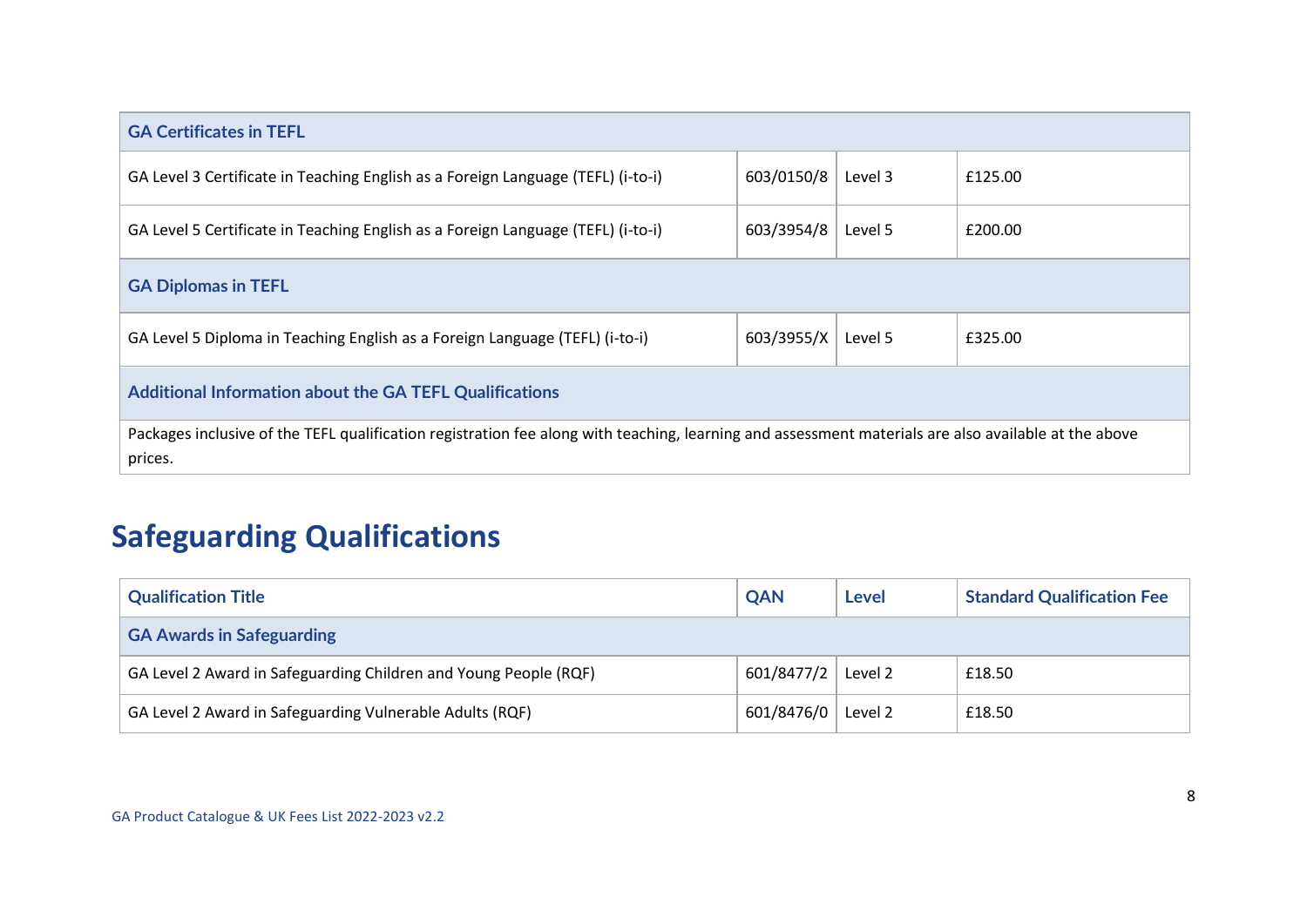#### **Education and Training, Assessor and Verifier Qualifications**

| <b>Qualification Title</b>                                                                                      | <b>QAN</b> | <b>Level</b> | <b>Standard Qualification Fee</b> |
|-----------------------------------------------------------------------------------------------------------------|------------|--------------|-----------------------------------|
| <b>GA Award, Certificate and Diploma in Education and Training</b>                                              |            |              |                                   |
| GA Level 3 Award in Education and Training                                                                      | 603/6672/2 | Level 3      | £50.00                            |
| GA Level 4 Certificate in Education and Training                                                                | TBC        | Level 4      | £90.00                            |
| GA Level 5 Diploma in Education and Training                                                                    | <b>TBC</b> | Level 5      | £133.00                           |
| <b>GA Awards and Certificate for Assessors</b>                                                                  |            |              |                                   |
| GA Level 3 Award in Understanding the Principles and Practices of Assessment                                    | 610/0812/6 | Level 3      | £30.00                            |
| GA Level 3 Award in Assessing Competence in the Work Environment                                                | 610/0813/8 | Level 3      | £50.00                            |
| GA Level 3 Award in Assessing Vocationally Related Achievement                                                  | 610/0814/X | Level 3      | £50.00                            |
| GA Level 3 Certificate in Assessing Vocational Achievement                                                      | 610/0815/1 | Level 3      | £65.00                            |
| <b>GA Awards and Certificate for Internal Verifiers</b>                                                         |            |              |                                   |
| GA Level 4 Award in Understanding the Internal Quality Assurance of Assessment<br><b>Processes and Practice</b> | <b>TBC</b> | Level 4      | £30.00                            |
| GA Level 4 Award in the Internal Quality Assurance of Assessment Processes and<br>Practice                      | <b>TBC</b> | Level 4      | £60.00                            |
| GA Level 4 Certificate in Leading the Internal Quality Assurance of Assessment<br><b>Processes and Practice</b> | <b>TBC</b> | Level 4      | £90.00                            |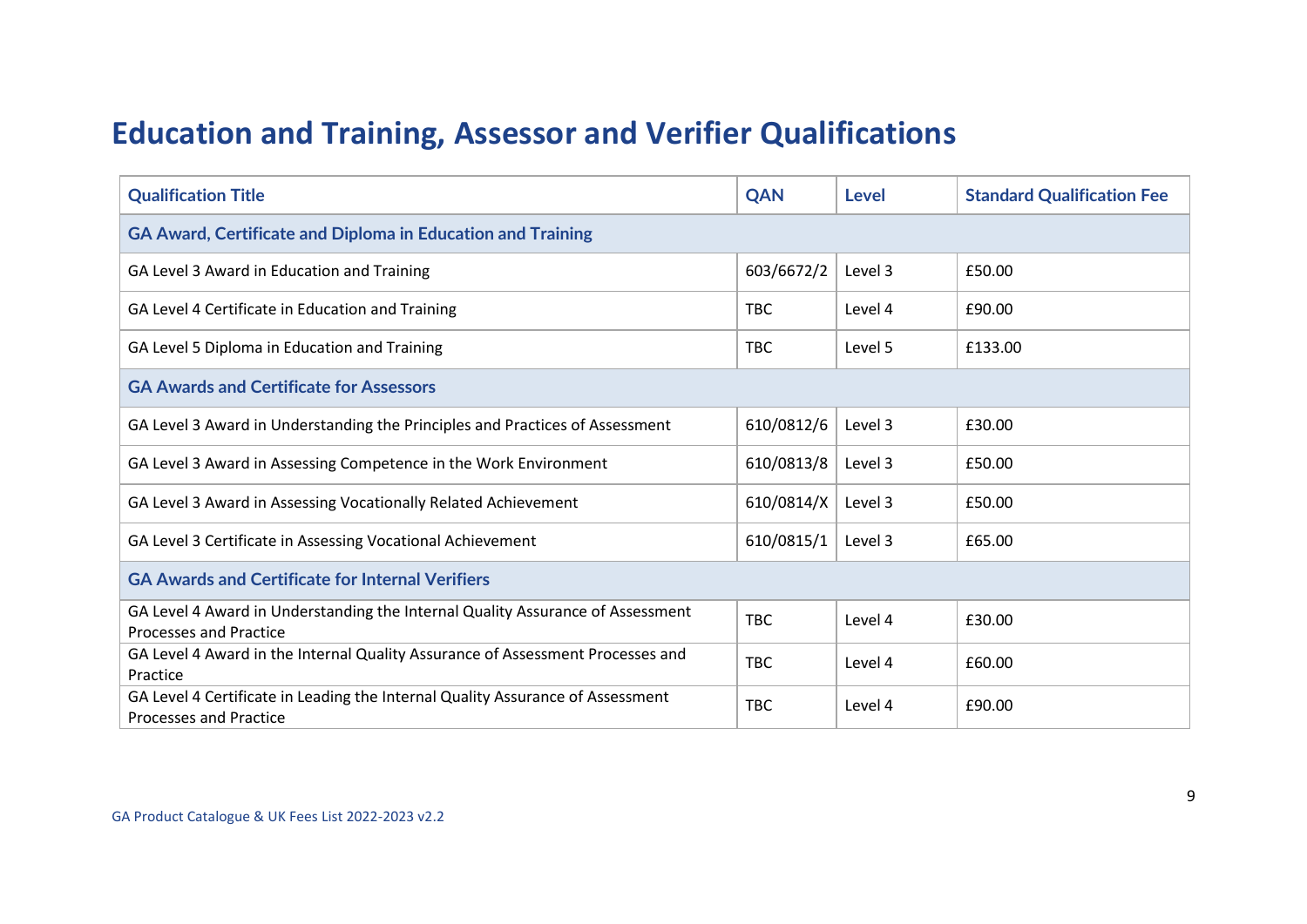# **Employability Skills Qualifications**

| <b>Qualification Title</b>                                                | <b>QAN</b> | <b>Level</b>       | <b>Standard Qualification Fee</b> |
|---------------------------------------------------------------------------|------------|--------------------|-----------------------------------|
| <b>GA Awards in Employability Skills</b>                                  |            |                    |                                   |
| GA Entry Level Award in Preparing for Employment (Entry 1)                | 603/5593/1 | <b>Entry Level</b> | £28.00                            |
| GA Entry Level Award in Preparing for Employment (Entry 2)                | 603/5597/9 | <b>Entry Level</b> | £28.00                            |
| GA Entry Level Award in Preparing for Employment (Entry 3)                | 603/5601/7 | <b>Entry Level</b> | £28.00                            |
| GA Level 1 Award in Employability                                         | 603/1060/1 | Level 1            | £28.00                            |
| <b>GA Certificates in Employability Skills</b>                            |            |                    |                                   |
| GA Entry Level Certificate in Preparing for Employment (Entry 1)          | 603/5594/3 | <b>Entry Level</b> | £28.00                            |
| GA Entry Level Certificate in Preparing for Employment (Entry 2)          | 603/5598/0 | <b>Entry Level</b> | £28.00                            |
| GA Entry Level Certificate in Preparing for Employment (Entry 3)          | 603/5602/9 | <b>Entry Level</b> | £28.00                            |
| GA Level 1 Certificate in Employability                                   | 603/1063/7 | Level 1            | £28.00                            |
| <b>GA Extended Certificates in Employability Skills</b>                   |            |                    |                                   |
| GA Entry Level Extended Certificate in Preparing for Employment (Entry 1) | 603/5595/5 | <b>Entry Level</b> | £40.00                            |
| GA Entry Level Extended Certificate in Preparing for Employment (Entry 2) | 603/5599/2 | <b>Entry Level</b> | £40.00                            |
| GA Entry Level Extended Certificate in Preparing for Employment (Entry 3) | 603/5603/0 | <b>Entry Level</b> | £40.00                            |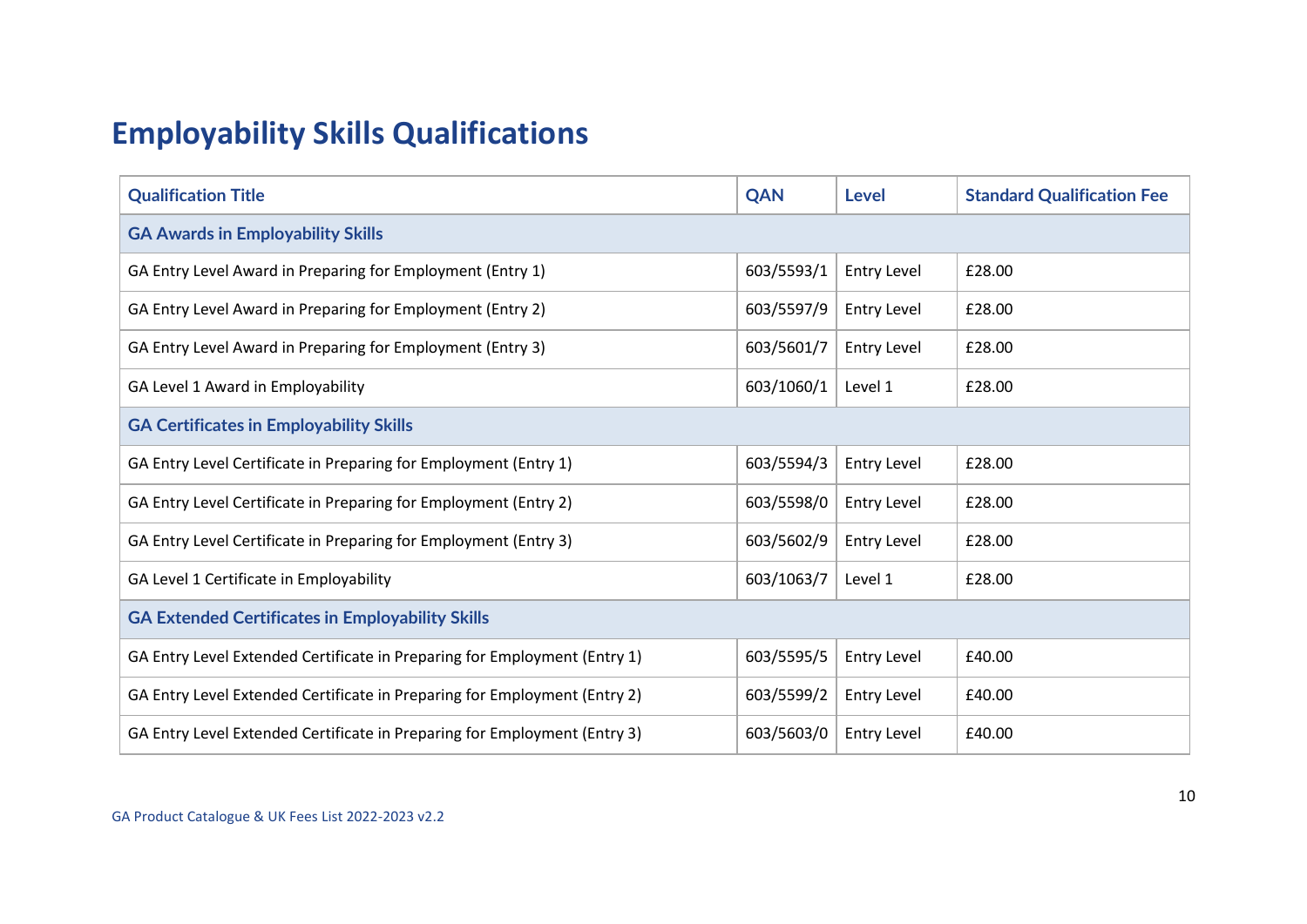| <b>GA Diplomas in Employability Skills</b>                   |            |                    |        |
|--------------------------------------------------------------|------------|--------------------|--------|
| GA Entry Level Diploma in Preparing for Employment (Entry 1) | 603/5596/7 | <b>Entry Level</b> | £45.00 |
| GA Entry Level Diploma in Preparing for Employment (Entry 2) | 603/5600/5 | <b>Entry Level</b> | £45.00 |
| GA Entry Level Diploma in Preparing for Employment (Entry 3) | 603/5604/2 | <b>Entry Level</b> | £45.00 |

### **True Colours Qualifications**

| <b>Qualification Title</b>                                                         | <b>QAN</b> | Level              | <b>Standard Qualification Fee</b> |  |
|------------------------------------------------------------------------------------|------------|--------------------|-----------------------------------|--|
| <b>GA Awards in Alcohol and Substance Misuse</b>                                   |            |                    |                                   |  |
| GA Level 1 Award in Alcohol and Drugs Awareness                                    | 603/0624/5 | Level 1            | £28.00                            |  |
| GA Level 1 Award in Alcohol, Drugs, and Smoking Awareness                          | 603/0625/7 | Level 1            | £28.00                            |  |
| GA Level 2 Award in Substance Misuse Awareness                                     | 603/0609/9 | Level 2            | £35.00                            |  |
| <b>GA Awards in the Environment</b>                                                |            |                    |                                   |  |
| GA Entry Level Award in Looking after the Environment (Entry 3)                    | 603/2499/5 | <b>Entry Level</b> | £28.00                            |  |
| GA Level 1 Award in Environmental Sustainability                                   | 603/2500/8 | Level 1            | £28.00                            |  |
| <b>Individual True Colours Unit Fees</b>                                           |            |                    |                                   |  |
| A range of True Colours Units are available. All units are priced at £18 per unit. |            |                    |                                   |  |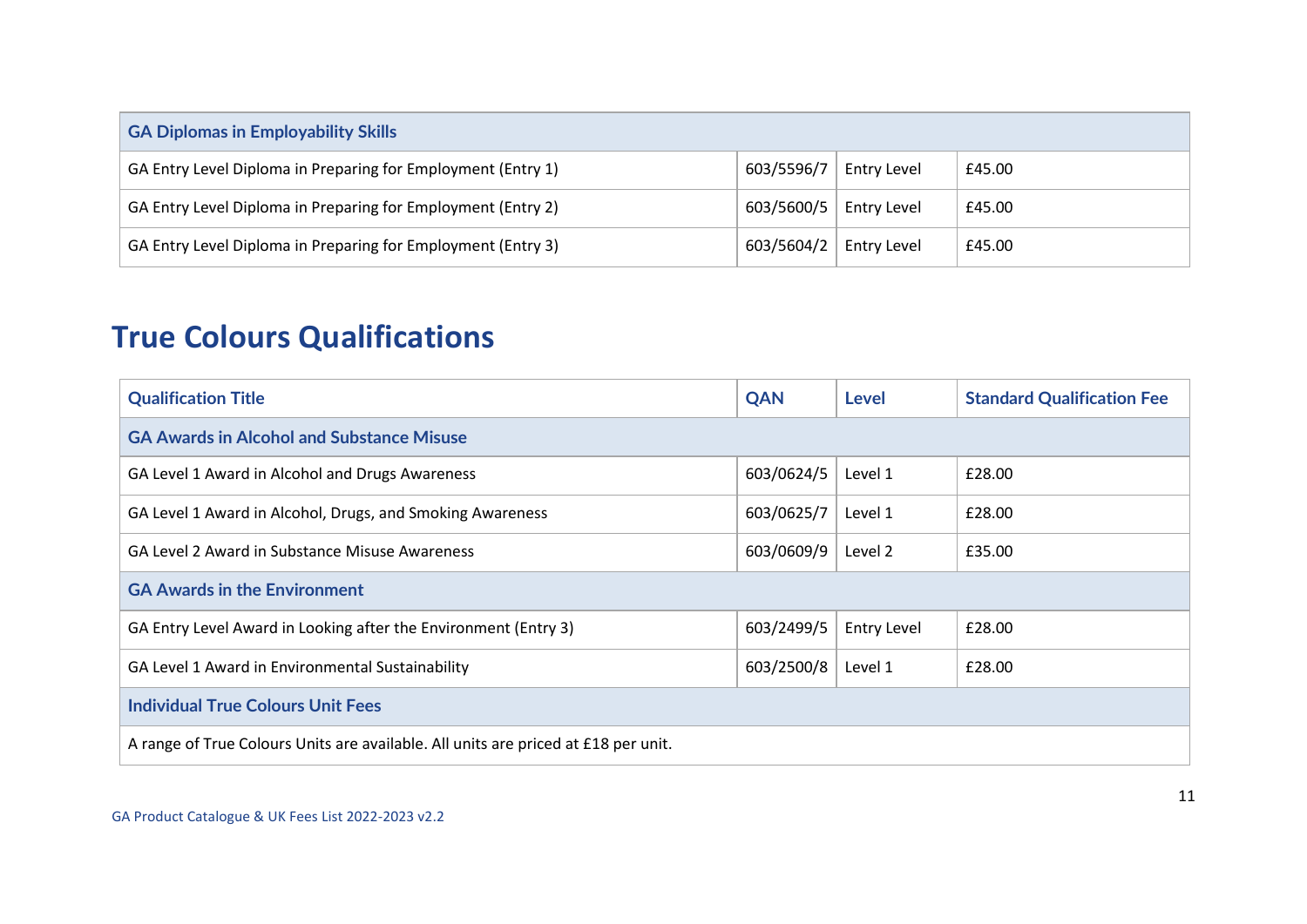### **Vocationally-Related and Other OccupationalQualifications**

| <b>QAN</b>                                                                                                                                                                 | Level   | <b>Standard Qualification Fee</b> |  |  |
|----------------------------------------------------------------------------------------------------------------------------------------------------------------------------|---------|-----------------------------------|--|--|
| <b>GA Awards in Food Safety</b>                                                                                                                                            |         |                                   |  |  |
| 601/8269/6                                                                                                                                                                 | Level 2 | £9.50                             |  |  |
| 601/8350/0                                                                                                                                                                 | Level 2 | £9.50                             |  |  |
| 601/8270/2                                                                                                                                                                 | Level 2 | £9.50                             |  |  |
| Additional Information: Packages inclusive of the Food Safety qualification registration fee along with teaching, learning and assessment materials are<br>also available. |         |                                   |  |  |
|                                                                                                                                                                            |         |                                   |  |  |

| <b>GA Certificate in Anatomy, Physiology and Pathology</b>                                                                                                                                       |            |         |        |
|--------------------------------------------------------------------------------------------------------------------------------------------------------------------------------------------------|------------|---------|--------|
| GA Level 3 Certificate in Anatomy, Physiology and Pathology                                                                                                                                      | 603/5679/0 | Level 3 | £70.00 |
| Additional Information: Packages inclusive of the Anatomy, Physiology and Pathology qualification registration fee along with teaching, learning and<br>assessment materials are also available. |            |         |        |

| <b>GA Awards and Certificates in Clinical Health</b>                                                                   |            |         |        |  |
|------------------------------------------------------------------------------------------------------------------------|------------|---------|--------|--|
| 601/8352/4<br>GA Level 3 Award in Understanding the Principles and Practice of Venepuncture (RQF)<br>Level 3<br>£18.00 |            |         |        |  |
| GA Level 3 Award in Clinical Health: Venepuncture (RQF)                                                                | 601/8351/2 | Level 3 | £34.00 |  |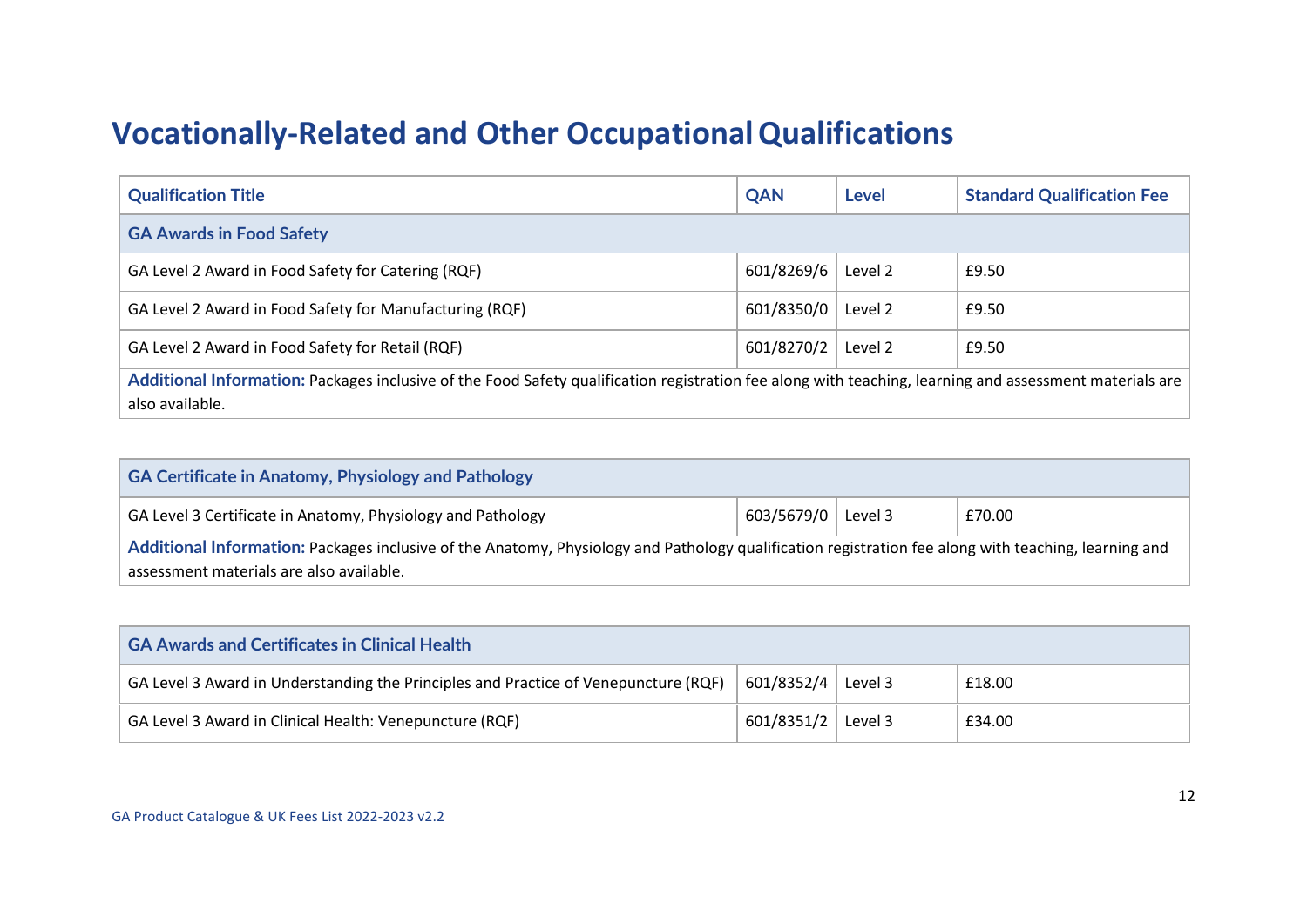| <b>GA Certificates and Diplomas in Aesthetic Injectables</b> |            |         |         |
|--------------------------------------------------------------|------------|---------|---------|
| GA Level 6 Certificate in Botulinum Toxin A Administration   | 603/4318/7 | Level 6 | £205.00 |
| GA Level 6 Certificate in HA Dermal Filler Administration    | 603/4319/9 | Level 6 | £205.00 |
| GA Level 6 Diploma in Aesthetic Injectables                  | 603/4320/5 | Level 6 | £225.00 |

| <b>GA Certificates in Community Interpreting</b> |            |         |        |
|--------------------------------------------------|------------|---------|--------|
| GA Level 2 Certificate in Community Interpreting | 603/5489/6 | Level 2 | £58.00 |
| GA Level 3 Certificate in Community Interpreting | 603/5490/2 | Level 3 | £68.00 |

| <b>GA Certificate in Business Enterprise and Entrepreneurship</b>          |                      |  |        |
|----------------------------------------------------------------------------|----------------------|--|--------|
| GA Level 3 Certificate in Business Enterprise and Entrepreneurship Studies | 603/6331/9   Level 3 |  | £70.00 |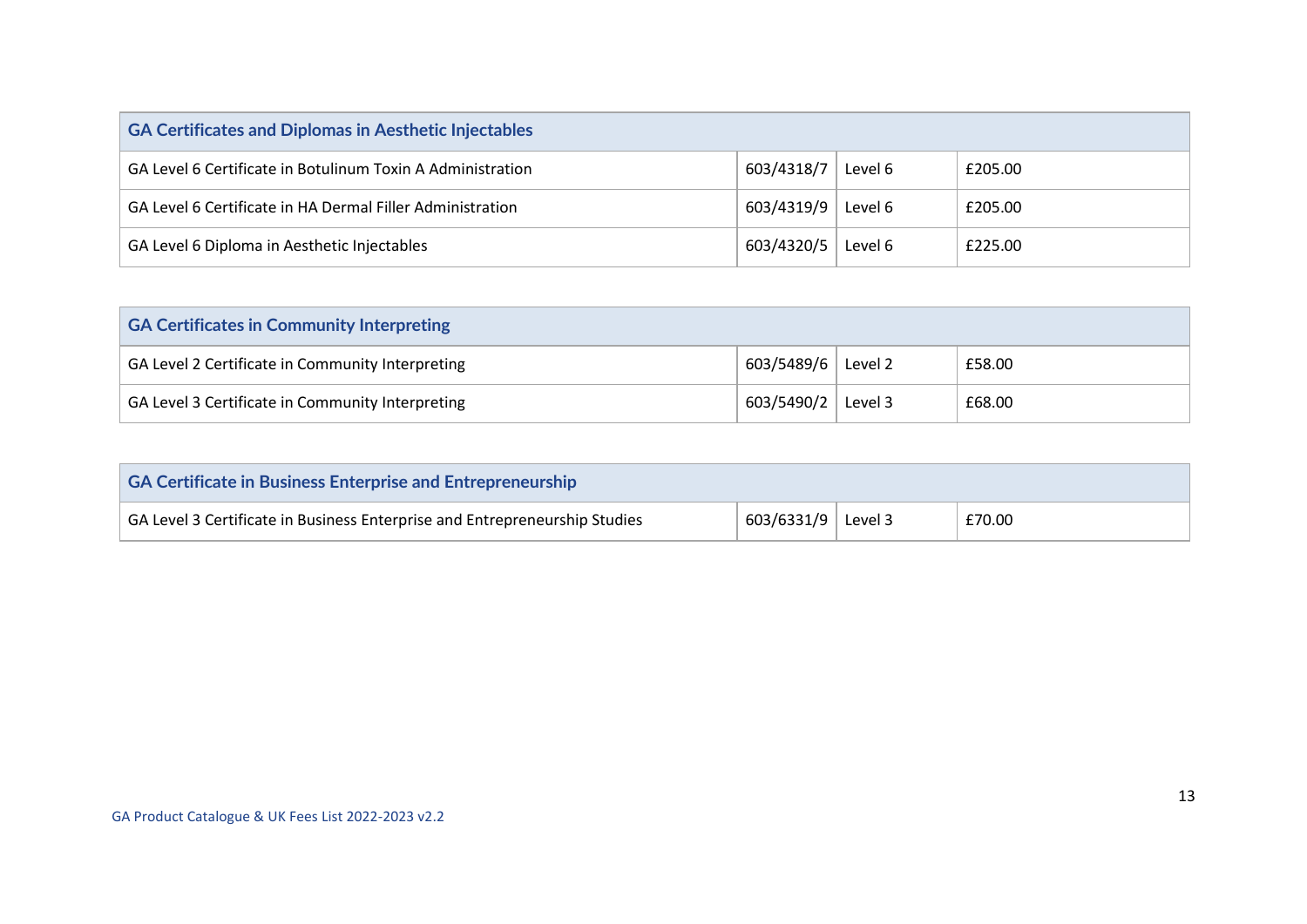# **The Aesthetics Pathway\***

| <b>Qualification Title</b>                                                                                                                                                                                                                | <b>QAN</b> | <b>Level</b> | <b>Standard Qualification Fee</b> |  |
|-------------------------------------------------------------------------------------------------------------------------------------------------------------------------------------------------------------------------------------------|------------|--------------|-----------------------------------|--|
| <b>The Aesthetics Pathway</b>                                                                                                                                                                                                             |            |              |                                   |  |
| All Aesthetic Pathway Qualifications are priced according to size and level. Please refer to the individual qualification pages on the GA website for<br>details of size, level and the number of GLH, TQT and Credits per qualification. |            |              |                                   |  |
| Level 2 Award in the Prevention and Control of Infection                                                                                                                                                                                  | 610/0524/1 | Level 2      | £20                               |  |
| Level 2 Award-Sized Individual Aesthetic Pathway Qualifications                                                                                                                                                                           |            |              | £80                               |  |
| Level 2 Certificate-Sized Individual Aesthetic Pathway Qualifications                                                                                                                                                                     |            |              | £80                               |  |
| Level 2 Diploma-Sized Individual Aesthetic Pathway Qualifications                                                                                                                                                                         |            |              | £80                               |  |
| Level 3 Award-Sized Individual Aesthetic Pathway Qualifications                                                                                                                                                                           |            |              | £85                               |  |
| Level 3 Certificate-Sized Individual Aesthetic Pathway Qualifications                                                                                                                                                                     |            |              | £85                               |  |
| Level 3 Diploma-Sized Individual Aesthetic Pathway Qualifications                                                                                                                                                                         |            |              | £130                              |  |
| Level 4 Award-Sized Individual Aesthetic Pathway Qualifications                                                                                                                                                                           |            |              | £150                              |  |
| Level 4 Certificate-Sized Individual Aesthetic Pathway Qualifications                                                                                                                                                                     |            |              | £180                              |  |
| Level 4 Diploma-Sized Individual Aesthetic Pathway Qualifications                                                                                                                                                                         |            |              | £200                              |  |
| Level 5 Award-Sized Individual Aesthetic Pathway Qualifications                                                                                                                                                                           |            |              | £200                              |  |
| Level 5 Certificate-Sized Individual Aesthetic Pathway Qualifications                                                                                                                                                                     |            |              | £200                              |  |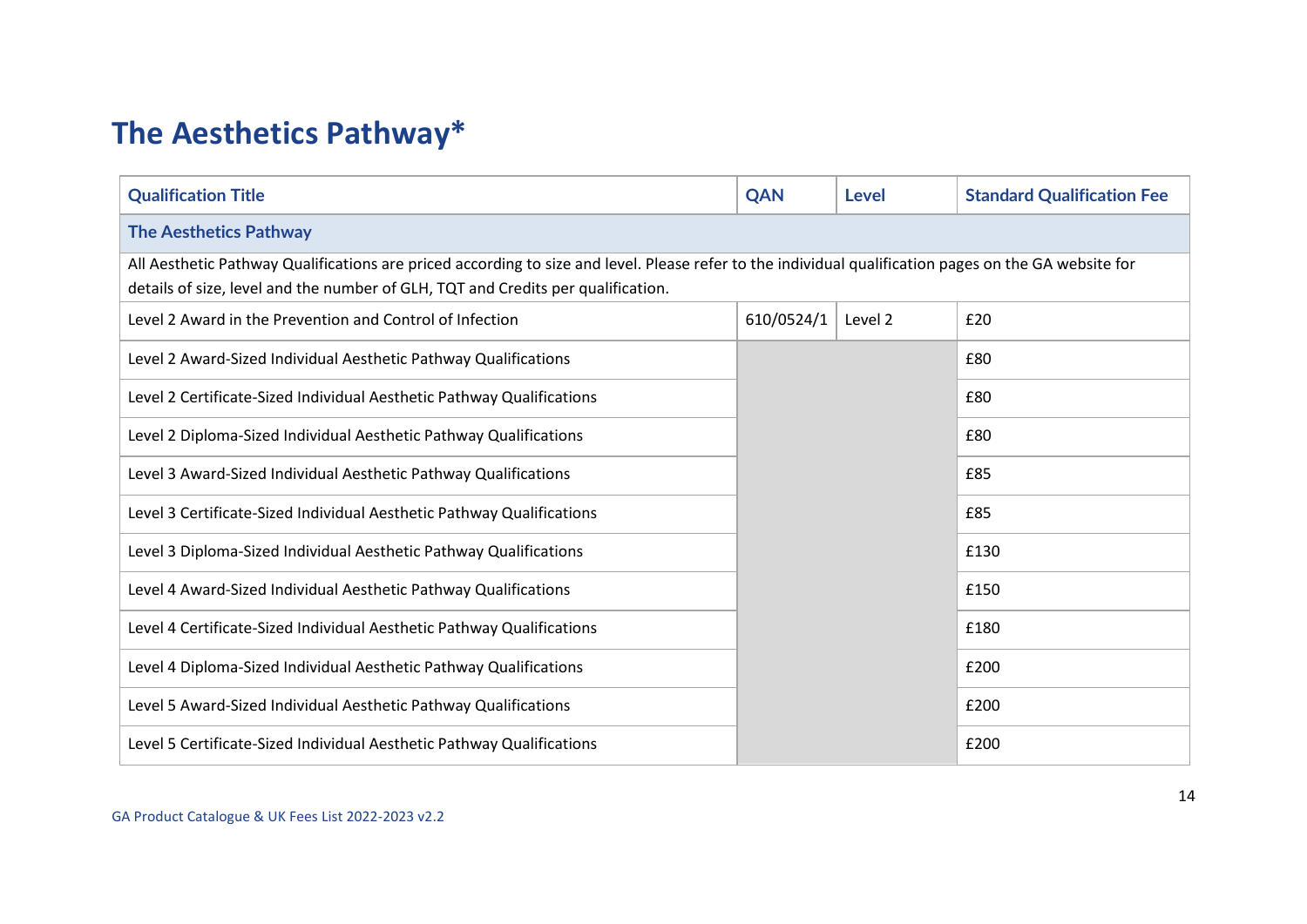| Level 5 Diploma-Sized Individual Aesthetic Pathway Qualifications         |                    | £210       |
|---------------------------------------------------------------------------|--------------------|------------|
| Level 5 Large Diploma - Sized Individual Aesthetic Pathway Qualifications |                    | £225       |
| Level 6 Award-Sized Individual Aesthetic Pathway Qualifications           |                    | £225       |
| Level 6 Certificate-Sized Individual Aesthetic Pathway Qualifications     |                    | £225       |
| Level 6 Diploma-Sized Individual Aesthetic Pathway Qualifications         |                    | £225       |
| Level 6 Large Diploma-Sized Individual Aesthetic Pathway Qualifications   |                    | £250       |
| Level 7 Aesthetic Pathway Qualifications                                  | <b>Coming Soon</b> | <b>TBC</b> |

\*available exclusively via Skin Group International Ltd.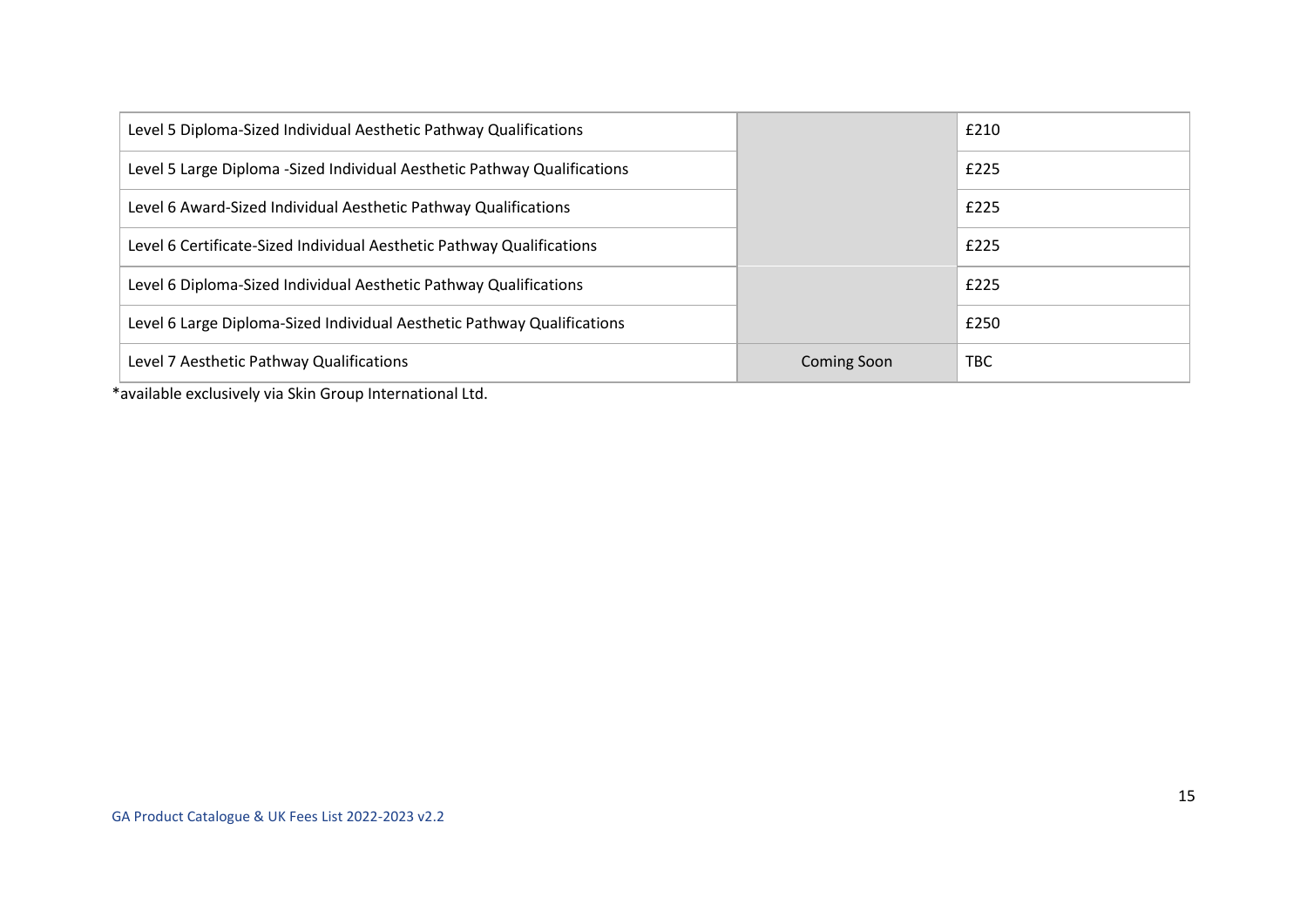#### **Animal Studies, Wildlife and Environmental Conservation\***

| <b>Qualification Title</b>                                                  | <b>QAN</b> | Level   | <b>Standard Qualification Fee</b> |  |  |
|-----------------------------------------------------------------------------|------------|---------|-----------------------------------|--|--|
| <b>GA Awards in Animal Studies, Wildlife and Environmental Conservation</b> |            |         |                                   |  |  |
| GA Level 3 Award in Aquatic Species Studies                                 | 603/7699/5 | Level 3 | £12                               |  |  |
| GA Level 3 Award in Bird Species Studies                                    | 603/7700/8 | Level 3 | £12                               |  |  |
| GA Level 3 Award in Carnivore Studies: Big Cats                             | 603/7701/X | Level 3 | £12                               |  |  |
| GA Level 3 Award in Elephant Studies                                        | 603/7703/3 | Level 3 | £12                               |  |  |
| <b>GA Level 3 Award in Farm Animal Studies</b>                              | 603/7708/2 | Level 3 | £12                               |  |  |
| GA Level 3 Award in Primate Studies                                         | 603/7710/0 | Level 3 | £12                               |  |  |
| GA Level 3 Award in Reptile Studies                                         | 603/7711/2 | Level 3 | £12                               |  |  |
| GA Level 3 Award in Zoo Animal Nutrition                                    | 603/7723/9 | Level 3 | £12                               |  |  |
| GA Level 3 Award in Birds of Prey Studies                                   | 610/0139/9 | Level 3 | £12                               |  |  |

\*available exclusively via Animal Courses Direct, part of the Learndirect Group.